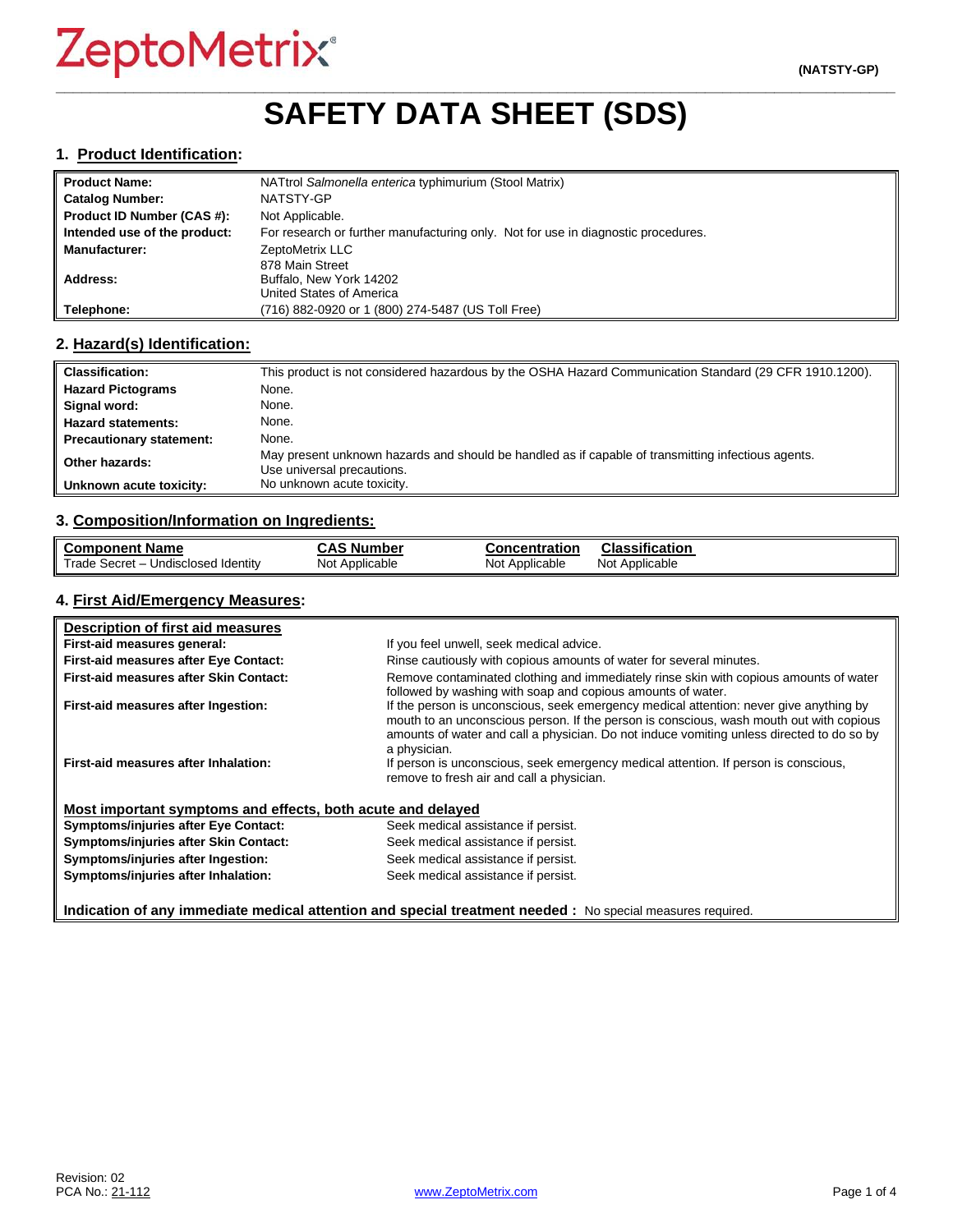## **5. Fire and Explosion Measures:**

| <b>Extinguishing Media</b>                            |                                                                                                                                            |
|-------------------------------------------------------|--------------------------------------------------------------------------------------------------------------------------------------------|
| Suitable extinguishing media:                         | Use an extinguishing agent suitable for the surrounding area.                                                                              |
| Unsuitable extinguishing media:                       | Use an extinguishing agent suitable for the surrounding area.                                                                              |
|                                                       |                                                                                                                                            |
| Special hazards arising from the substance or mixture |                                                                                                                                            |
| Fire hazard:                                          | No known hazards.                                                                                                                          |
| <b>Explosion hazard:</b>                              | No known hazards.                                                                                                                          |
| <b>Reactivity:</b>                                    | No known hazards.                                                                                                                          |
|                                                       |                                                                                                                                            |
| <b>Advice for firefighters</b>                        |                                                                                                                                            |
| <b>Firefighting instructions:</b>                     | Exercise caution when fighting a fire.                                                                                                     |
| Protection during firefighting:                       | Firefighters should wear protective gear. Do not enter fire area without proper protective<br>equipment, including respiratory protection. |

**\_\_\_\_\_\_\_\_\_\_\_\_\_\_\_\_\_\_\_\_\_\_\_\_\_\_\_\_\_\_\_\_\_\_\_\_\_\_\_\_\_\_\_\_\_\_\_\_\_\_\_\_\_\_\_\_\_\_\_\_\_\_\_\_\_\_\_\_\_\_\_\_\_\_\_\_\_\_\_\_\_\_\_\_\_\_\_\_\_\_\_\_\_\_\_\_\_**

## **6. Accidental Release Measures:**

| Personal precautions, protective equipment and emergency procedures |                                                                                  |  |
|---------------------------------------------------------------------|----------------------------------------------------------------------------------|--|
| General measures:                                                   | Use appropriate personal protective equipment (PPE) and appropriate laboratory   |  |
|                                                                     | procedures.                                                                      |  |
|                                                                     |                                                                                  |  |
| For non-emergency personnel                                         |                                                                                  |  |
| <b>Protective equipment:</b>                                        | Use appropriate personal protective equipment (PPE).                             |  |
| <b>Emergency procedures:</b>                                        | Use appropriate emergency laboratory procedures.                                 |  |
|                                                                     |                                                                                  |  |
| For emergency responders                                            |                                                                                  |  |
| <b>Protective equipment:</b>                                        | Use appropriate personal protective equipment (PPE).                             |  |
| <b>Emergency procedures:</b>                                        | Use appropriate emergency procedures.                                            |  |
|                                                                     |                                                                                  |  |
| Methods and material for containment and cleaning up                |                                                                                  |  |
| For containment:                                                    | Contain material in accordance to State and Federal regulations.                 |  |
| Methods for cleaning up:                                            | Follow and dispose of material in accordance to State and Federal waste disposal |  |
|                                                                     | regulations.                                                                     |  |
|                                                                     |                                                                                  |  |

## **7. Handling and Storage:**

| Precautions for safe handling: | Handle in accordance with good laboratory practices and safety procedures. |
|--------------------------------|----------------------------------------------------------------------------|
| <b>Storage conditions:</b>     | Store in a dry and cool place. Keep container closed when not in use.      |
| Incompatible products:         | No Data Available.                                                         |
| Incompatible materials:        | No Data Available.                                                         |
| Storage:                       | Recommended storage temperature 2-8 degrees Celsius.                       |

## **8. Exposure Controls and Personal Protection:**

| Appropriate engineering controls:     | Use universal precautions. Product may present unknown biohazard.                        |
|---------------------------------------|------------------------------------------------------------------------------------------|
| <b>Personal Protective Equipment:</b> | Use laboratory coat, protective gloves, safety glasses and suitable protective clothing. |
| Pictograms:                           |                                                                                          |
| <b>Eye/Face protection:</b>           | Wear in accordance with good laboratory practices and safety procedures.                 |
| Skin and body protection:             | Wear in accordance with good laboratory practices and safety procedures.                 |
| <b>Respiratory protection:</b>        | Wear in accordance with good laboratory practices and safety procedures.                 |
| Hand protection:                      | Wear in accordance with good laboratory practices and safety procedures.                 |
| <b>Mechanical protection:</b>         | Wear in accordance with good laboratory practices and safety procedures.                 |
| Special work practices:               | Follow purchaser's safety program.                                                       |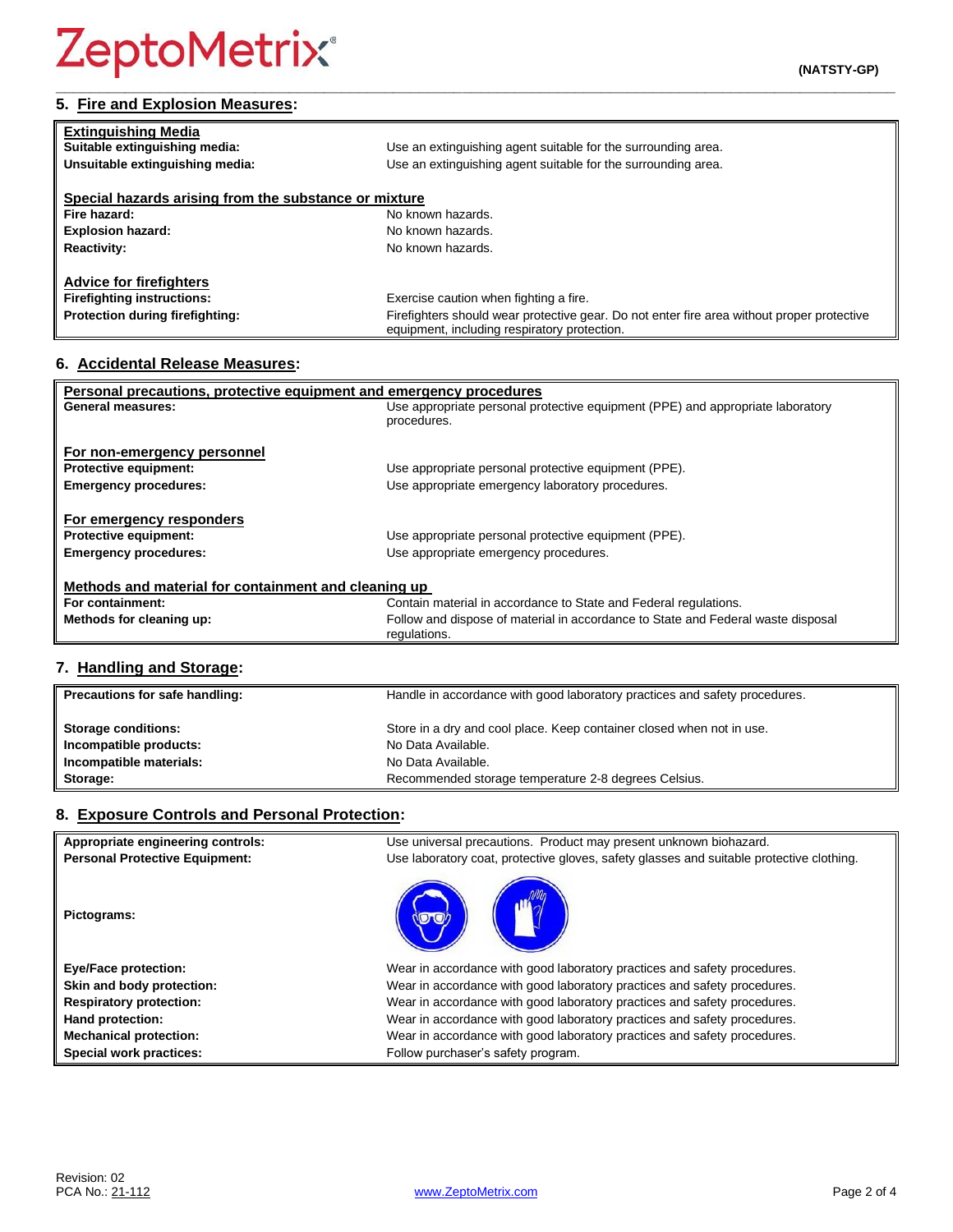#### **\_\_\_\_\_\_\_\_\_\_\_\_\_\_\_\_\_\_\_\_\_\_\_\_\_\_\_\_\_\_\_\_\_\_\_\_\_\_\_\_\_\_\_\_\_\_\_\_\_\_\_\_\_\_\_\_\_\_\_\_\_\_\_\_\_\_\_\_\_\_\_\_\_\_\_\_\_\_\_\_\_\_\_\_\_\_\_\_\_\_\_\_\_\_\_\_\_ 9. Physical and Chemical Properties:**

| <b>Physical State:</b>                        | Liquid at room temperature. |
|-----------------------------------------------|-----------------------------|
| Appearance/color:                             | Dark brown solution.        |
| Odor:                                         | No Data Available.          |
| <b>Odor threshold:</b>                        | No Data Available.          |
| pH:                                           | No Data Available.          |
| Melting point/freezing point:                 | No Data Available.          |
| <b>Boiling point:</b>                         | No Data Available.          |
| Flash point:                                  | No Data Available.          |
| <b>Evaporation rate:</b>                      | No Data Available.          |
| Flammability:                                 | No Data Available.          |
| Upper/lower flammability or explosive limits: | No Data Available.          |
| Vapor pressure:                               | No Data Available.          |
| Vapor density:                                | No Data Available.          |
| <b>Relative density:</b>                      | No Data Available.          |
| Solubility(ies):                              | No Data Available.          |
| <b>Partition coefficient:</b>                 | No Data Available.          |
| Auto-ignition temperature:                    | No Data Available.          |
| Decomposition temperature:                    | No Data Available.          |
| Viscosity:                                    | No Data Available.          |
| Other information:                            | No Data Available.          |

## **10. Stability and Reactivity:**

| <b>Reactivity:</b>                  | No Data Available.                                                                                      |
|-------------------------------------|---------------------------------------------------------------------------------------------------------|
| <b>Chemical stability:</b>          | The product is stable.                                                                                  |
| Possibility of hazardous reactions: | Under normal conditions of storage and use, hazardous reactions will not occur.                         |
| <b>Conditions to avoid:</b>         | No Data Available.                                                                                      |
| Incompatible materials:             | No Data Available.                                                                                      |
| Hazardous decomposition products:   | Under normal conditions of storage and use, hazardous decomposition products should<br>not be produced. |

## **11. Toxicological Information:**

| <b>Skin corrosion/irritation:</b>                   | No Data Available. |
|-----------------------------------------------------|--------------------|
| Eye damage/irritation:                              | No Data Available. |
| <b>Respiratory damage/irritation:</b>               | No Data Available. |
| Ingestion damage/irritation:                        | No Data Available. |
| Specific target organ toxicity (single exposure):   | No Data Available. |
| Specific target organ toxicity (repeated exposure): | No Data Available. |
| <b>Numerical measure of toxicity:</b>               | No Data Available. |
| Symptoms/injuries after skin contact:               | No Data Available. |
| Symptoms/injuries after eye contact:                | No Data Available. |
| Symptoms/injuries after inhalation:                 | No Data Available. |
| Symptoms/injuries after ingestion:                  | No Data Available. |

## **12. Ecological Information:**

| <b>Ecotoxicity:</b>               | No Data Available. |
|-----------------------------------|--------------------|
| Persistence and degradability:    | No Data Available. |
| <b>Bioaccumulative potential:</b> | No Data Available. |
| Mobility in soil:                 | No Data Available. |
| Other adverse effects:            | No Data Available. |

## **13. Disposal Information:**

| <b>Wast</b>                     |                                                                                                              |
|---------------------------------|--------------------------------------------------------------------------------------------------------------|
| dations.<br>aisposar :<br>recon | n accordance to local. State and Federal waste disposal r<br><sup>1</sup> regulations.<br>. of material in : |